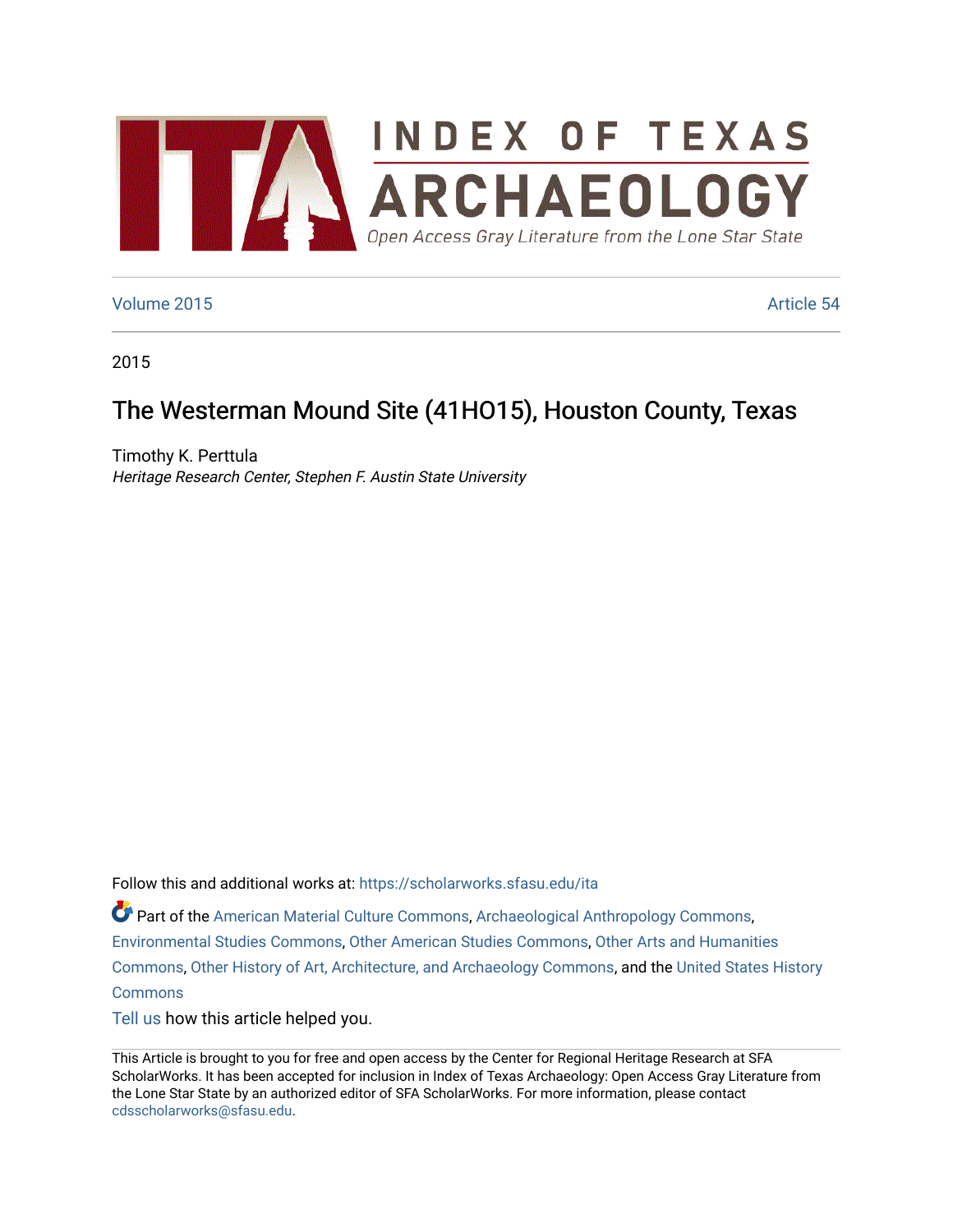## The Westerman Mound Site (41HO15), Houston County, Texas

## Creative Commons License



This work is licensed under a [Creative Commons Attribution 4.0 International License.](https://creativecommons.org/licenses/by/4.0/)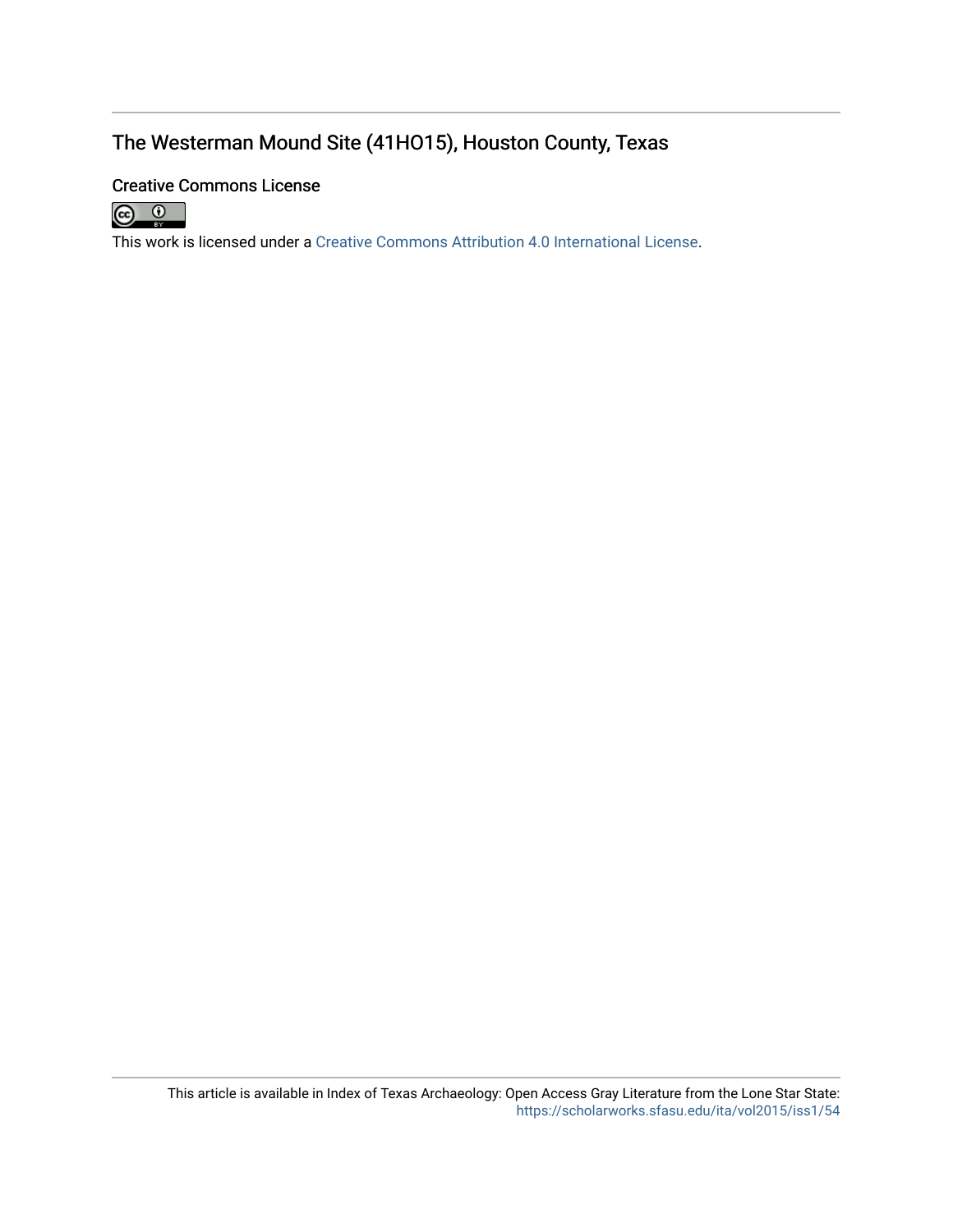## **The Westerman Mound Site (41HO15), Houston County, Texas**

*Timothy K. Perttula*

### **INTRODUCTION AND SITE SETTING**

The Westerman site is located in the middle Neches River basin in the Pineywoods of East Texas (Figure 1). The site, first recorded in 1969 (Kegley n.d.), is on an alluvial terrace lying between Armstrong Creek to the south and Cochino Bayou to the north (Figure 2a); these are eastward-flowing tributaries to the Neches River.

The site has a single earthen mound and an associated settlement that is estimated to cover ca. 10-15 acres; there are several areas at the site where aboriginal artifacts were noted at the surface (see Figure 2b; see



Figure 1. The location of the Westerman site in East Texas.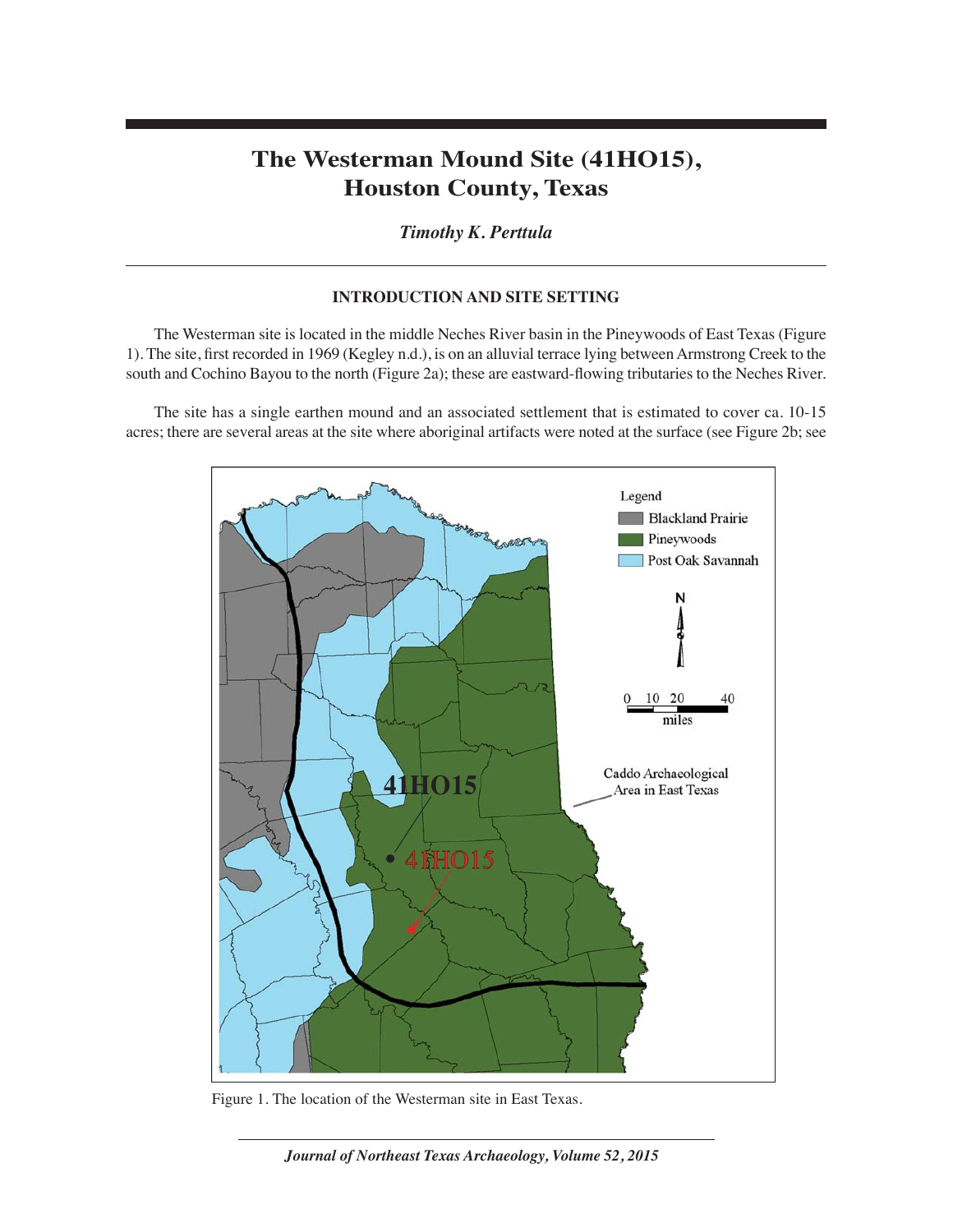



Figure 2. Setting of the Westerman site: a, broad scale; b, intra-site scale.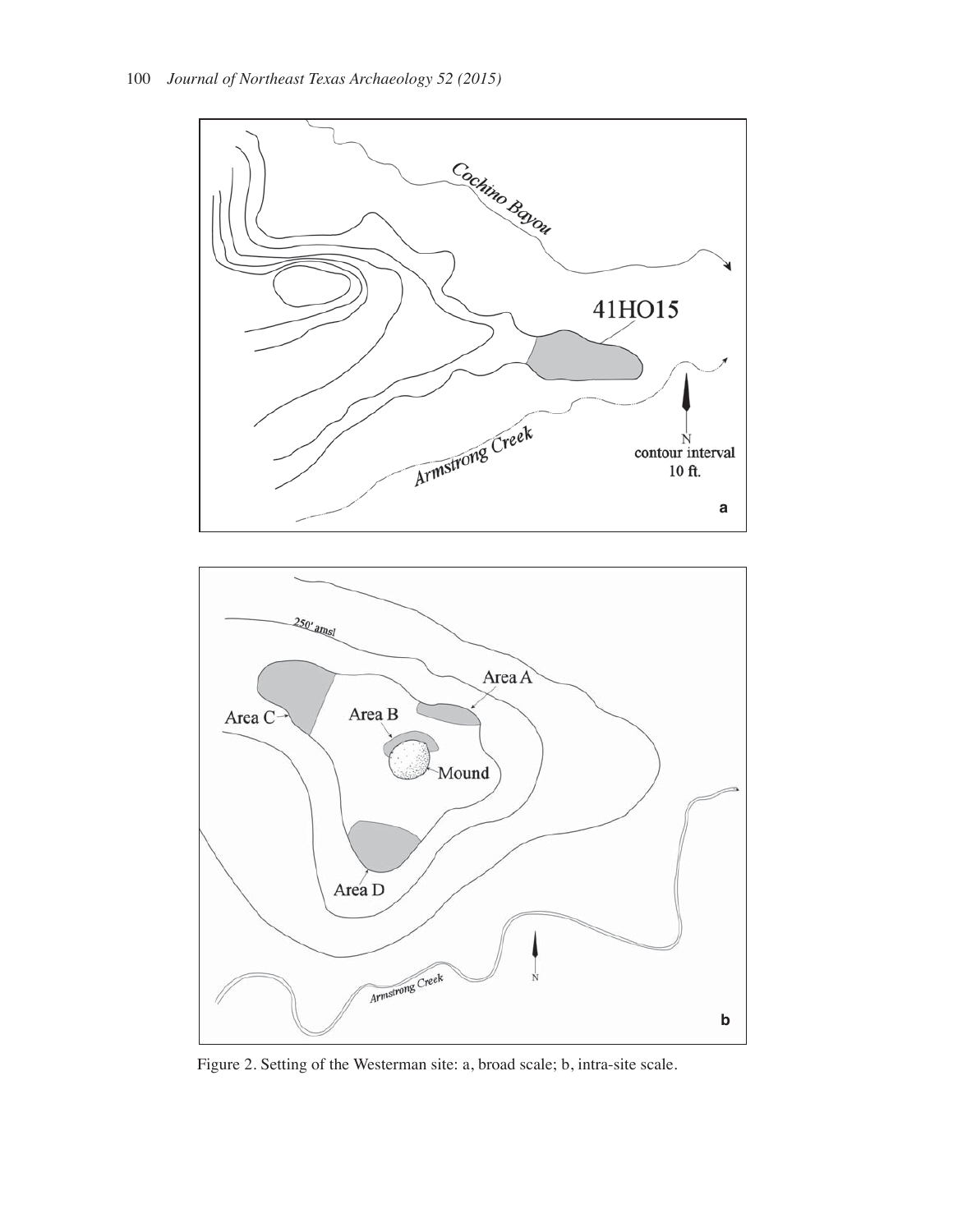also Martin et al. 1995:Figure 10), on each side of the mound. The mound, which was well preserved when it was visited in 1969, 1970, and 1986 by archaeologists from the Texas Archeological Research Laboratory at The University of Texas at Austin (TARL), is estimated to be 20 x 25 m in size, rectangular-shaped, with a level top that covers a ca. 10 x 5 m area; the height of the mound has not been established as it has never been mapped. The character of the archaeological deposits in the mound or the associated settlement has also not been established because no shovel tests or other forms of subsurface explorations have ever been conducted at the site. Only two small potholes were noted in the mound in 1969, and the mound and site were well preserved and protected by the landowners through the last visit by TARL personnel in 1986.

TARL archaeologists had speculated that the mound may have been constructed during the Woodland period (between ca. 2500-1250 years B.P.); Woodland period mound sites are rare in East Texas. To investigate this possibility, or to establish that the mound may have been built by ancestral Caddo peoples native to East Texas, TARL had made plans to hold their annual field school at the Westerman site in both 1975 and 1976, with Dr. Dee Ann Story as the field school director. However, due to various circumstances, including sale of the property in April 1976, these field schools were unfortunately never held at the site. In 1986 Dr. Dee Ann Story and Janice A. Guy visited the Westerman site and completed a reconnaissance of the site to assess its current condition and obtain a surface collection of artifacts from the mound and associated settlement. The Westerman site does not appear to have been visited by professional archaeologists since that time.

#### **ARTIFACT ASSEMBLAGE**

Not including lithic debris, the artifact assemblage from several surface collections at the Westerman site includes ceramic sherds  $(n=38)$ , pieces of daub  $(n=2)$ , chipped stone tools  $(n=16)$ , and a fragment of a charred corn cob. The non-tabulated lithic debris includes pieces of local petrified wood and chert (earth-toned), as well as Manning Fused Glass (Brown 1976:Figure 3) likely from outcrops ca. 30 km south of the site.

#### **Ceramic Sherds**

Approximately 13 percent of the small ceramic sherd assemblage from the Westerman site are body sherds of Goose Creek Plain, *var. unspecified* (Table 1). Goose Creek Plain is a sandy paste ware that was made in Woodland period times in the southern part of East Texas (Ellis 2013:140-141 and Figure 1) by Mossy Grove Culture groups (Story 1990:Figure 39). These sandy paste sherds have been found in both Areas 1/A and 2/D, both north and south of the mound on the alluvial terrace (see Figure 2b).

|  |  |  |  |  |  |  |  |  | Table 1. Ceramic sherds from surface collections at the Westerman site. |  |
|--|--|--|--|--|--|--|--|--|-------------------------------------------------------------------------|--|
|--|--|--|--|--|--|--|--|--|-------------------------------------------------------------------------|--|

| Type of Sherd              | Area $1/A$ | Area $2/D$ | Area $3/B$ |    |
|----------------------------|------------|------------|------------|----|
| Caddo wares                |            |            |            |    |
| plain, grog-tempered       |            | 18         |            | 23 |
| plain, bone-tempered       |            |            |            |    |
| circular punctated, bone   |            |            |            |    |
| fingernail punctated, bone |            |            |            |    |
| tool punctated, bone       |            |            |            |    |
| Kiam Incised, grog         |            |            |            |    |
| parallel incised, grog     |            |            |            |    |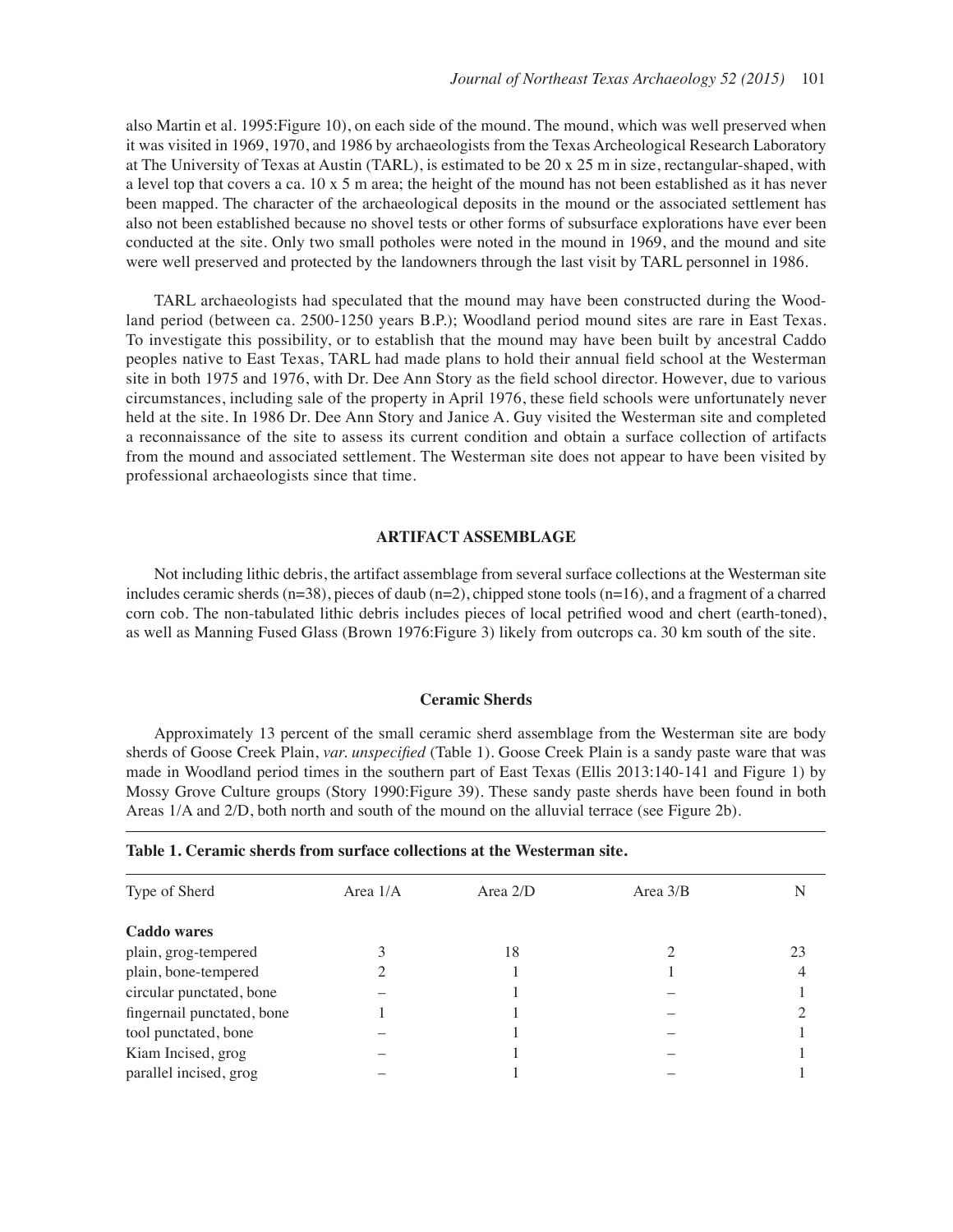| Type of Sherd                                     | Area $1/A$ | Area $2/D$ | Area $3/B$ | N  |
|---------------------------------------------------|------------|------------|------------|----|
| <b>Woodland period wares</b><br>Goose Creek Plain |            |            | -          |    |
| Totals                                            |            | 28         |            | 38 |

|  |  |  |  |  |  | Table 1. Ceramic sherds from surface collections at the Westerman site, cont. |  |
|--|--|--|--|--|--|-------------------------------------------------------------------------------|--|
|--|--|--|--|--|--|-------------------------------------------------------------------------------|--|

Note: this does not include five sherds from an undifferentiated surface location: one plain bone-tempered body sherd, a plain grog-tempered body sherd, a grog-tempered base sherd, a grog-tempered parallel incised body sherd, and a grogtempered fingernail punctated body sherd

The remainder of the ceramic sherds  $(n=33)$  from known provenience are from grog-tempered  $(n=25)$ and bone-tempered  $(n=8)$  vessels; there are five other grog- or bone-tempered sherds from unknown provenience (see Table 1). The few decorated sherds in the assemblage include circular punctated  $(n=1)$ , fingernail punctated  $(n=3)$ , tool punctated  $(n=1)$ , and parallel incised  $(n=2)$  decorative elements on body sherds from utility wares, as well as a Kiam Incised rim sherd from Area 2/D (Figure 3; see also Suhm and Jelks 1962: Plate 45a, d). This rim, with a direct profile and a rounded lip, has five horizontal incised lines on the rim itself, and a continuous series of vertical incised lines on the vessel body.



Figure 3. Kiam Incised rim sherd from Area 2 at the Westerman site.

#### **Daub**

Two large pieces of daub were collected from the surface of Area 2/Area D in March 1970. They came from the bank of Armstrong Creek southwest of the mound, in an area where daub was washing out of the creek bank and pieces of charcoal were noted in the creek bank profile. The daub and charcoal in this area strongly suggests that a burned grass-thatched structure was present in this part of the site, and was being eroded.

#### **Chipped Stone Tools**

The chipped stone tools are concentrated in Areas 1/A and Area 2/D at the Westerman site (Table 2), in areas on the alluvial terrace both to the north and south of the mound itself (see Figure 2b). Early Caddo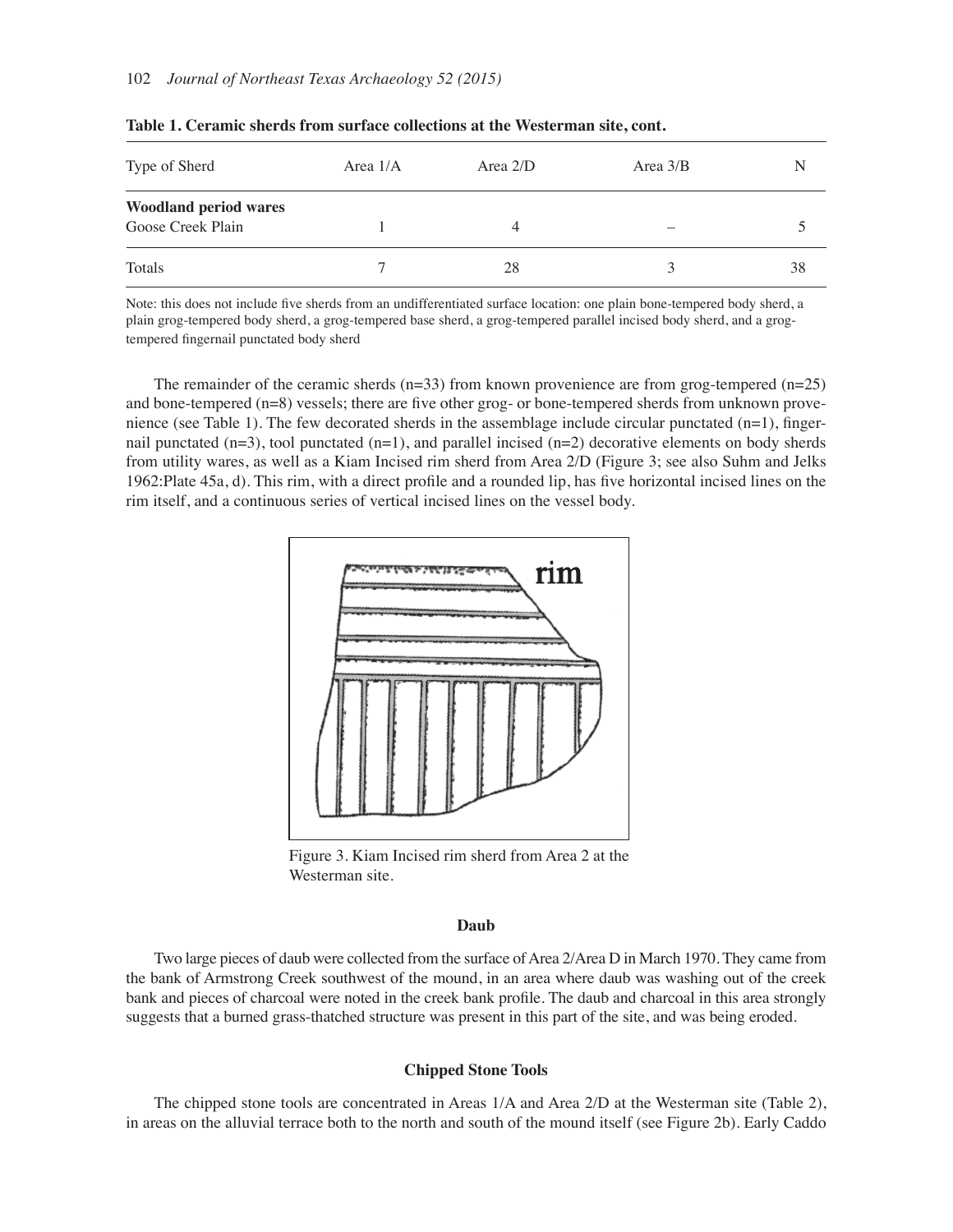arrow points of the Alba style (made from petrified wood and Manning Fused Glass) come only from the area in immediate proximity to the mound (and in fact may have come from back dirt on the mound itself; see Kegley n.d.); a pothunter had found another arrow point in his digging on the mound, but the type was not recorded by Kegley during his 1969 survey of the middle Neches River basin.

| Tools               | Area 1/A | Area 2/D | Area $3/B$ | Area C | N              |
|---------------------|----------|----------|------------|--------|----------------|
| Alba AP             |          |          |            |        | $\overline{2}$ |
| Gary DP             |          |          |            |        |                |
| <b>Trinity DP</b>   |          |          |            |        |                |
| DP blade/tip        |          |          |            |        |                |
| end-side scraper    |          |          |            |        |                |
| side scraper        |          |          |            |        |                |
| flake tool          |          |          |            |        | 2              |
| gouge               | 2        |          |            |        | 6              |
| Biface, early stage |          |          |            |        |                |
| Totals              | 6        | 8        |            |        | 16             |

**Table 2. Chipped stone tools from surface collections at the Westerman site.**

AP=arrow point; DP=dart point

Note: this does not include one dart point (Wells, petrified wood) from an undifferentiated surface location.

There are four dart points from the site (see Table 2, including a Wells point from an unknown provenience), and their occurrence suggests use of the terrace during both Late Archaic and Woodland period times (see Turner et al. 2011). The one Gary point from Area C has a 13.2 mm stem width, suggesting it is a *var. Camden* point, and may date from ca. A.D. 200-700 (see Schambach 1982). The dart points are made from petrified wood ( $n=3$ ) and a non-local gray chert.

The scraping tools are on petrified wood (side scraper from Area  $2/D$ ) and a non-local dark gray chert (end-side scraper from Area  $1/A$ ). The flake tools and the unifacial gouges are made from local petrified wood, while the one early stage biface is made from a local fine-grained quartzite.

#### **Charred Maize Cob Fragments**

A single small charred corncob fragment was collected from the Westerman site during one of the surface collection efforts. The corn cob came from a low sandy rise about ca. 140 m west of the mound; it appears to have been displaced from archaeological deposits at this locale by rodent burrowing. It is not clear what cultural associations may exist between the mound deposits and the corn cob, or between the corn cob and the Caddo artifacts found at the site, but given the fact that all accepted radiocarbon dates on corn from East Texas sites postdate A.D. 900 and are exclusively from ancestral Caddo sites (Perttula et al. 2014), it seems reasonable to conclude that this single charred corn cob is from Caddo archaeological deposits preserved on this low rise west of the mound.

A small piece of the charred corn cob fragment was submitted to Direct AMS for radiocarbon dating. Calibrating the conventional radiocarbon age of 793  $\pm$  27 years B.P. (D-AMS 007079) using OxCal v4.2.4, the charred corn cob fragment from the Westerman site has a 2 sigma calibrated age of A.D. 1205-1277 (94.5 percent probability) (Figure 4). The median calibrated age is A.D. 1242.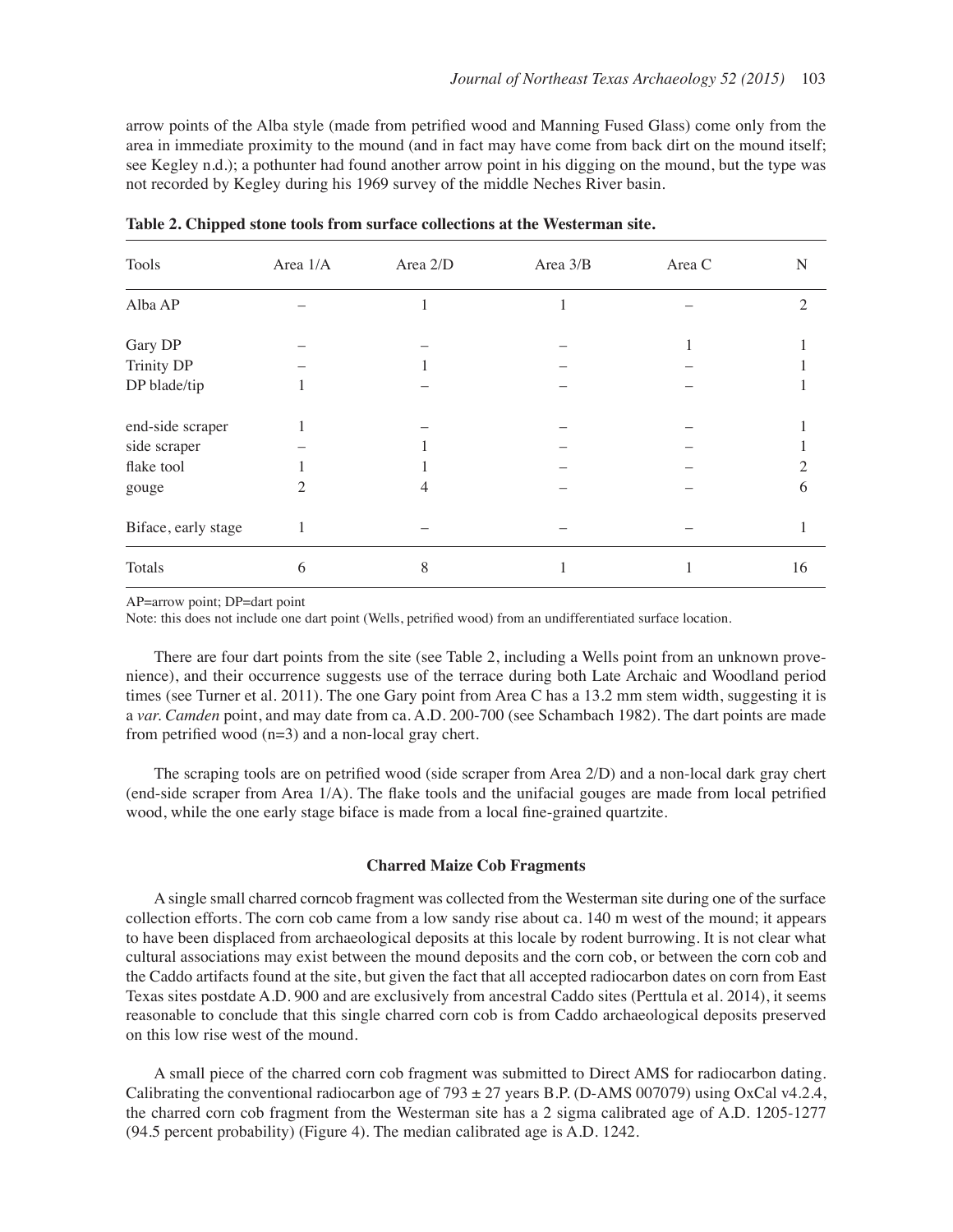

Calibrated date (calAD)



#### **SUMMARY AND CONCLUSIONS**

The Westerman site is on an alluvial terrace of a tributary to the Neches River in the East Texas Pineywoods. The site has one small (20 x 25 m) earthen mound and a 10-15 acre area of habitation debris that is likely associated with the construction and use of the mound. Since the mound and habitation areas have never been investigated by professional archaeologists, the age and function of the mound is not known, nor is it clear what the relationship is between the constructed mound and the habitation debris on the alluvial terrace.

The recovered artifacts from the site in the TARL collections are from surface collections only, from several areas around and near the mound. They indicate that the site was occupied to a limited extent during the Late Archaic period (marked by dart points and likely some of the chipped stone tools, including the petrified wood gouges), and also during the later part of the Woodland period, probably between ca. A.D. 200-700. This component is marked by a contracting stem Gary dart point and several Goose Creek Plain, *var. unspecified* sherds.

Although not substantial by any means, the most expansive habitation deposits—as well as an Alba arrow point from a pothole on the mound—at the Westerman site date to the Early Caddo period, from ca. A.D. 1000-1300, contemporaneous with the occupation at the George C. Davis site. These habitation deposits contain Alba arrow points, daub, and grog- and bone-tempered plain and utility wares, including a Kiam Incised jar rim sherd. A charred corn cob fragment from a habitation area at the site has a 2 sigma radiocarbon age range of A.D. 1205-1277. The Early Caddo period is likely when the mound was constructed and used at the Westerman site, which would indicate that it was occupied at the same time as the George C. Davis mound site and village, not far upstream on the Neches River (see Story 1997, 1998, 2000), and also used for both habitation as well as for religious and political rituals and ceremonies.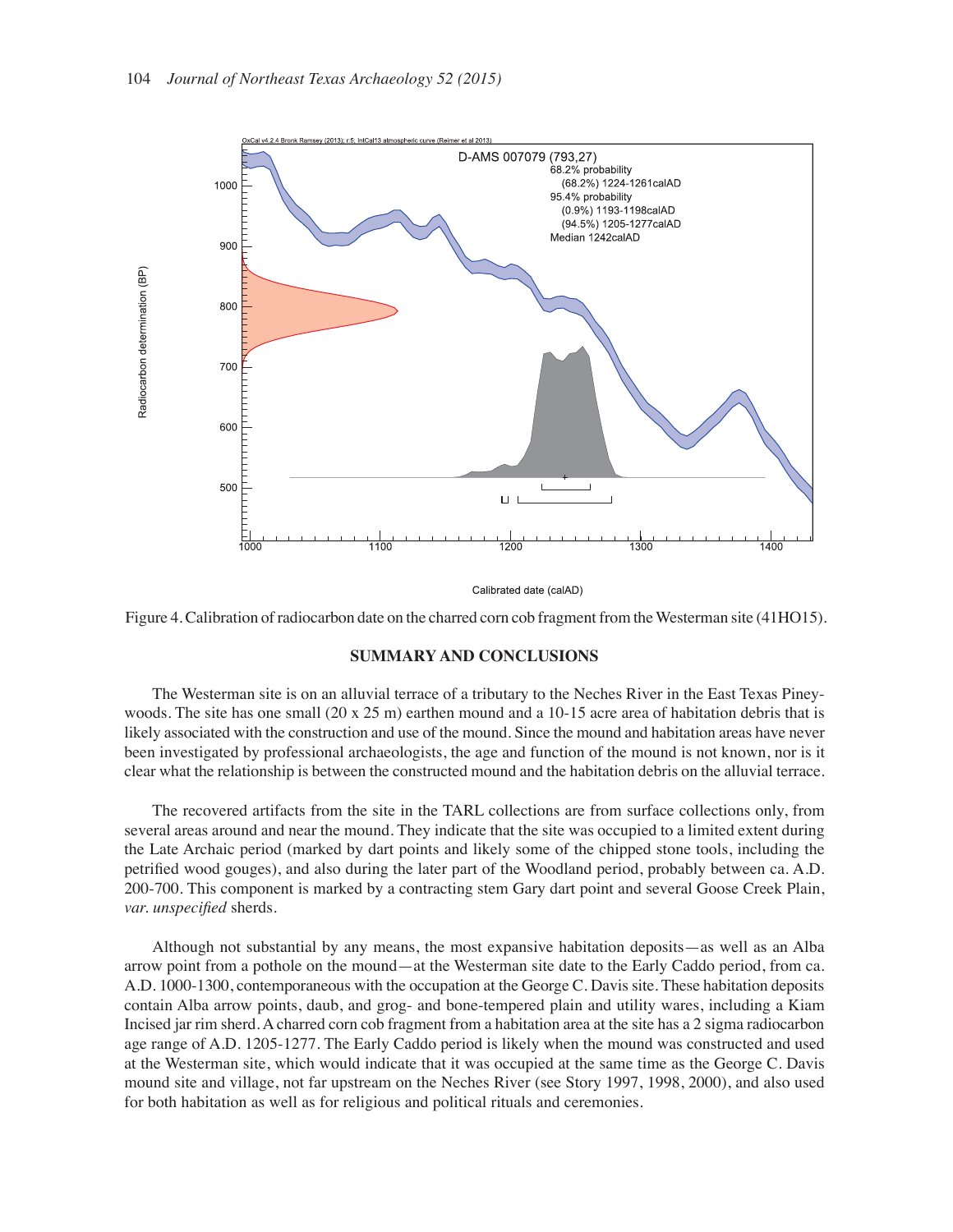#### **ACKNOWLEDGMENTS**

I would like to thank Jonathan Jarvis for facilitating the study of the collections and archival records from the Westerman site at the Texas Archeological Research Laboratory, The University of Texas at Austin. Lance Trask prepared the figures that accompany this article, and Robert Z. Selden Jr. provided the radiocarbon calibration of the date on the charred corn cob from the site.

#### **REFERENCES CITED**

Brown, K. M.

1976 Fused Volcanic Glass from the Manning Formation. *Bulletin of the Texas Archeological Society* 47:189- 207.

Ellis, L. W.

2013 Woodland Ceramics in East Texas and a Case Study of Mill Creek Culture Ceramics. *Bulletin of the Texas Archeological Society* 84:137-180.

Kegley, G. B.

- n.d. An Archeological Survey of the Middle Neches. MS on file, Texas Archeological Research Laboratory, The University of Texas at Austin.
- Martin, W. A., T. K. Perttula, N. A. Kenmotsu, L. Roark, J. Wise, J. E. Bruseth, J. Ippolito, V. Hubbard, and W. Kingsborough
- 1995 *Cultural Resource Management Planning for the National Forests and Grasslands in Texas*. Cultural Resource Management Report 6. Department of Antiquities Protection, Texas Historical Commission, Austin.

Perttula, T. K., R. Z. Selden, Jr., and D. Wilson

2014 Corn is Life: Temporal Trends in the Use of Corn (*Zea mays*) by Caddo Peoples from Radiocarbon-dated Samples and Stable Isotope Analysis. *Bulletin of the Texas Archeological Society* 85:159-181.

Schambach, F. F.

1982 An Outline of Fourche Maline Culture in Southwest Arkansas. In *Arkansas Archeology in Review*, edited by N. L. Trubowitz and M. D. Jeter, pp. 132-197. Research Series No. 15. Arkansas Archeological Survey, Fayetteville.

Story, D. A.

- 1990 Cultural History of the Native Americans. In *The Archeology and Bioarcheology of the Gulf Coastal Plain*, by D. A. Story, J. A Guy, B. A. Burnett, M. D. Freeman, J. C. Rose, D. G. Steele, B. W. Olive, and K. J. Reinhard, pp. 163-366. Research Series No. 38. 2 Vols. Arkansas Archeological Survey, Fayetteville.
- 1997 1968-1970 Archeological Investigations at the George C. Davis Site, Cherokee County, Texas. *Bulletin of the Texas Archeological Society* 68:1-113.
- 1998 The George C. Davis Site: Glimpses into Early Caddoan Symbolism and Ideology. In *The Native History of the Caddo: Their Place in Southeastern Archeology and Ethnohistory*, edited by T. K. Perttula and J. E. Bruseth, pp. 9-43. Studies in Archeology 30. Texas Archeological Research Laboratory The University of Texas at Austin.
- 2000 Introduction. In *The George C. Davis Site, Cherokee County, Texas*, by H. P. Newell and A. D. Krieger, pp. 1-31. 2nd Edition. Society for American Archaeology, Washington, D.C.
- Suhm, D. A. and E. B. Jelks (editors)
- 1962 *Handbook of Texas Archeology: Type Descriptions*. Special Publication No. 1, Texas Archeological Society, and Bulletin No. 4, Texas Memorial Museum, Austin. Reprinted in 2009, Gustav's Library, Davenport, Iowa.